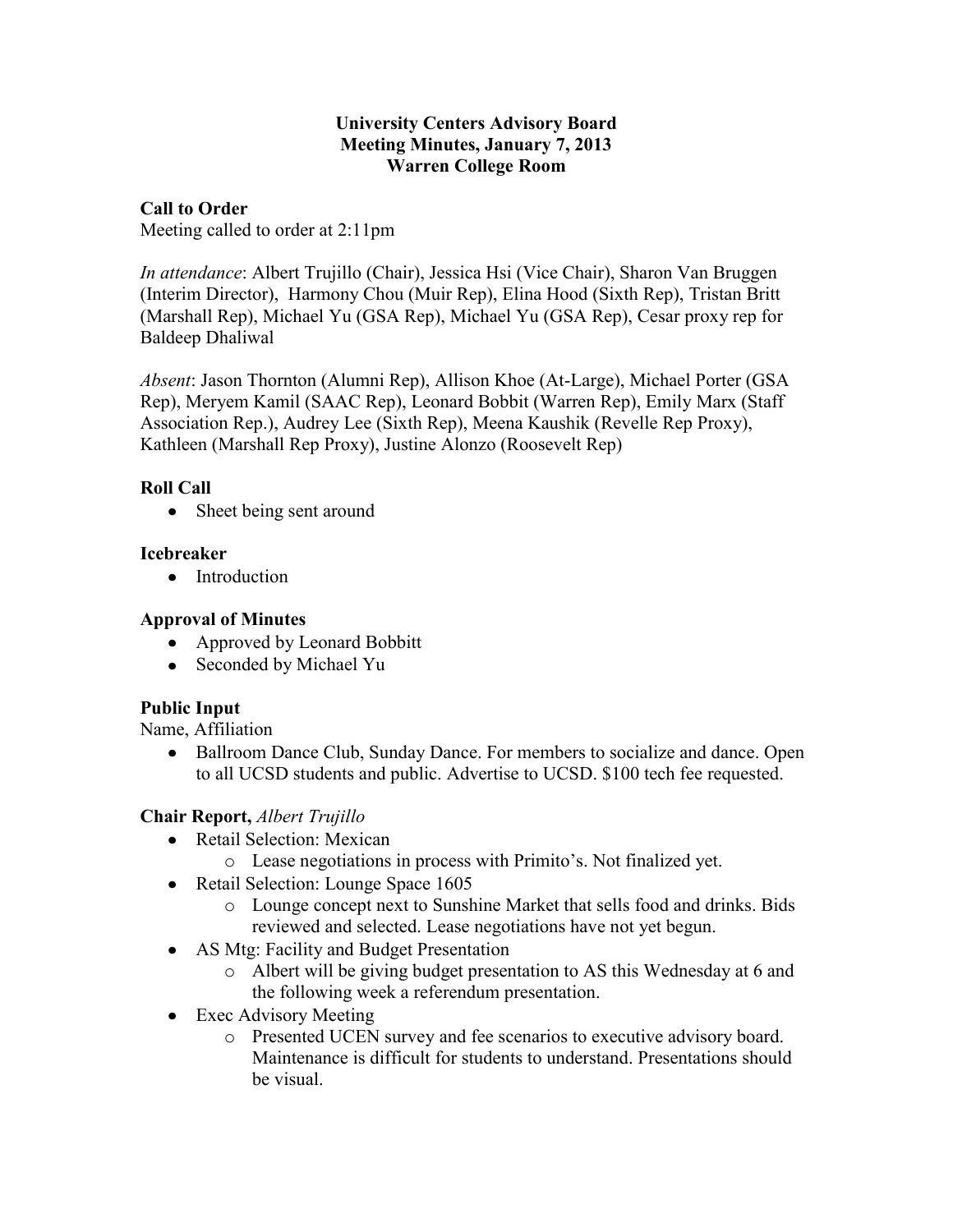#### **Vice-Chair Report,** *Jessica Hsi*

- Winter Retreat Sat. Jan. 12, 10am-1pm
- Space Allocation
	- o Seeking members for space allocation committee.

## **Interim Director Report,** *Sharon VanBruggen*

- Craft Center Update
	- o Structural analysis being completed. Once complete will be presented to see whether worth UCAB's effort to rebuild or renovate.
- Space Interests
	- o A.S. Soft Reserves and Lecture Notes seeking smaller room to reduce rent.
	- o Student Veteran seeking student veteran resource center on campus. How funded?
	- o Potentially move optometry shop to former lecture notes taking space.
- Level 4 Conference room name
	- o GSA which has first right to space wishes to change name space to GSA Executive Chambers. Bring all names back next week and vote on name.

#### **Budget**

- Budget Committee
	- o Budget committee would draft language and hold meetings to discuss referendum.

## **New Business**

- Fee Scenarios
	- o Fee Scenarios: 1. \$13 w/ CPI 2. \$28 w/ no CPI 3. \$20 w/ no CPI 4. Status Quo. Scenario 1 accomplishes everything without reaching deficit. Scenario 2 accomplishes also but very high.
	- o Cesar: What is alternative if referendum does not pass?
	- o Tristan: Reconsider spending cuts paired with fee hikes.
- Referendum Language
	- o Cesar: Can pair hikes with guarantees that x, y, z services cut? Need bargaining chip if referendum wants to pass.
	- o Sharon: Can't do guarantees because need flexibility as student interests change as well.
	- o Leonard: Need some guarantee because current language gives UCAB too much flexibility. Students need reassurances and protections that certain services won't be cut.
	- o Cesar: Reach out to more progressive members of A.S. when presenting referendum too.
	- o Michael: How to insert bargaining chip in language? Allow some guarantee subject to student survey or UCAB which assures some flexibility.
	- o Cesar: Money should only be used for upkeep not salaries.
	- o Tristan: Referendum would restore services.
	- o Albert: Vacant positions currently being held.